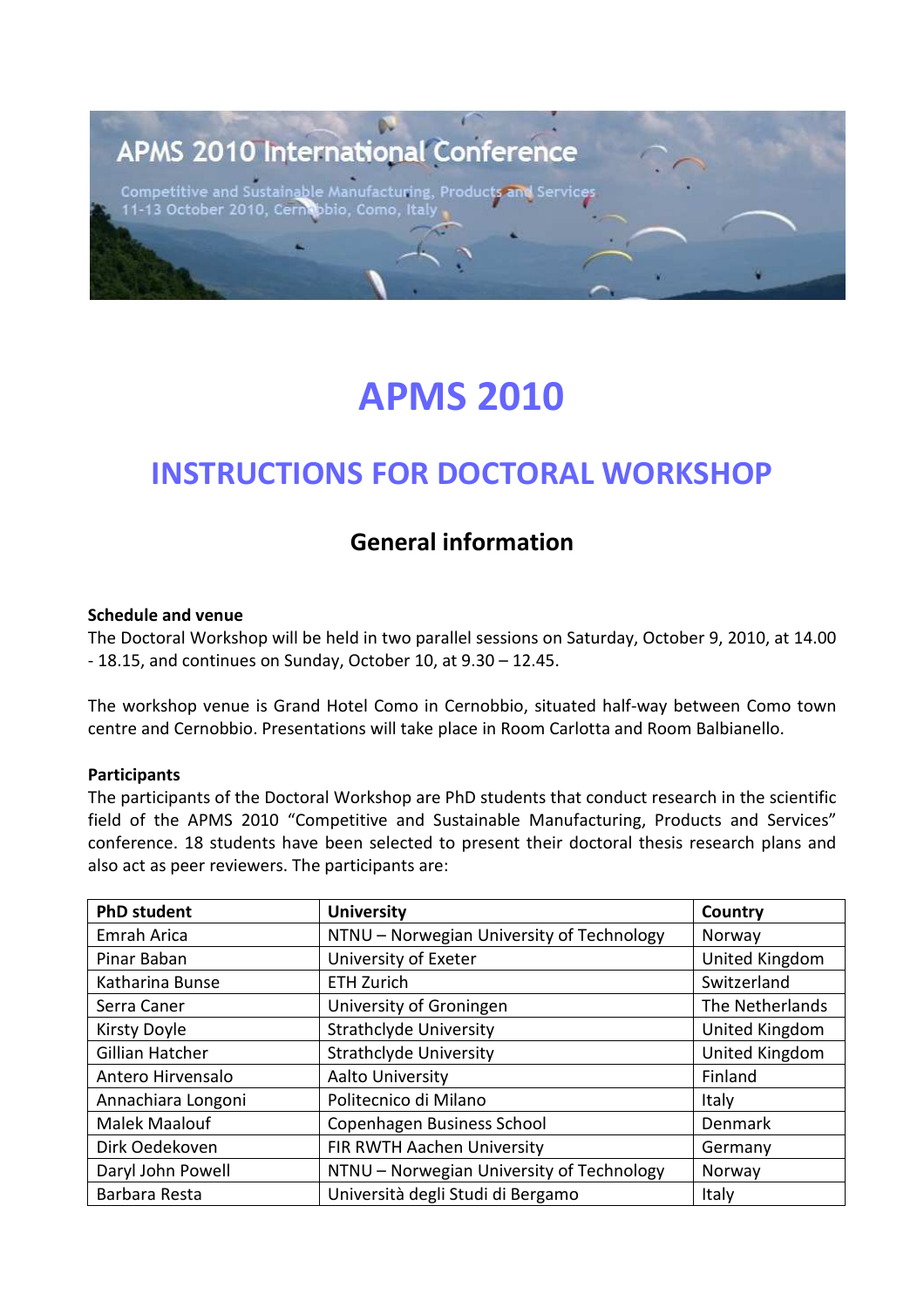| Anita Romsdal             | NTNU - Norwegian University of Technology | Norway         |
|---------------------------|-------------------------------------------|----------------|
| Christian Schneider       | ETH Zurich                                | Switzerland    |
| <b>Wolfgang Seiringer</b> | AKAtech Produktions - und Handels GmbH    | Austria        |
| David Graham Stewart      | <b>Strathclyde University</b>             | United Kingdom |
| Ondrej Winkler            | VSB - Technical University Ostrava        | Czech Republic |
| Juan Jose Zulaika         | Fatronik - Tecnalia                       | Spain          |

A scientific committee, involving experienced researchers and professors, has been established in order to provide an in-depth discussion and review of the PhD proposals. Invited members of the committee are:

| Professor                     | <b>University</b>                             | Country              |
|-------------------------------|-----------------------------------------------|----------------------|
| Abdelaziz Bouras              | University Lumière Lyon 2                     | France               |
| Sergio Cavalieri              | Università degli Studi di Bergamo             | Italy                |
| Heidi Dreyer                  | Sintef                                        | Norway               |
| <b>Christos Emmanouilidis</b> | CETI / Athena, Research and Innovation Centre | Greece               |
| Dimitris Kiritsis             | <b>EPFL Lausanne</b>                          | Switzerland          |
| Thomas R. Kurfess             | Clemson University, South Carolina            | <b>United States</b> |
| Irenilza A. Nääs              | Universidade Paulista                         | <b>Brazil</b>        |
| Dan Shunk                     | Arizona State University                      | <b>United States</b> |
| Mario Tucci                   | Università degli Studi di Firenze             | Italy                |

This committee is also entitled to select the best PhD work for the assignment of the Doctoral Workshop Award.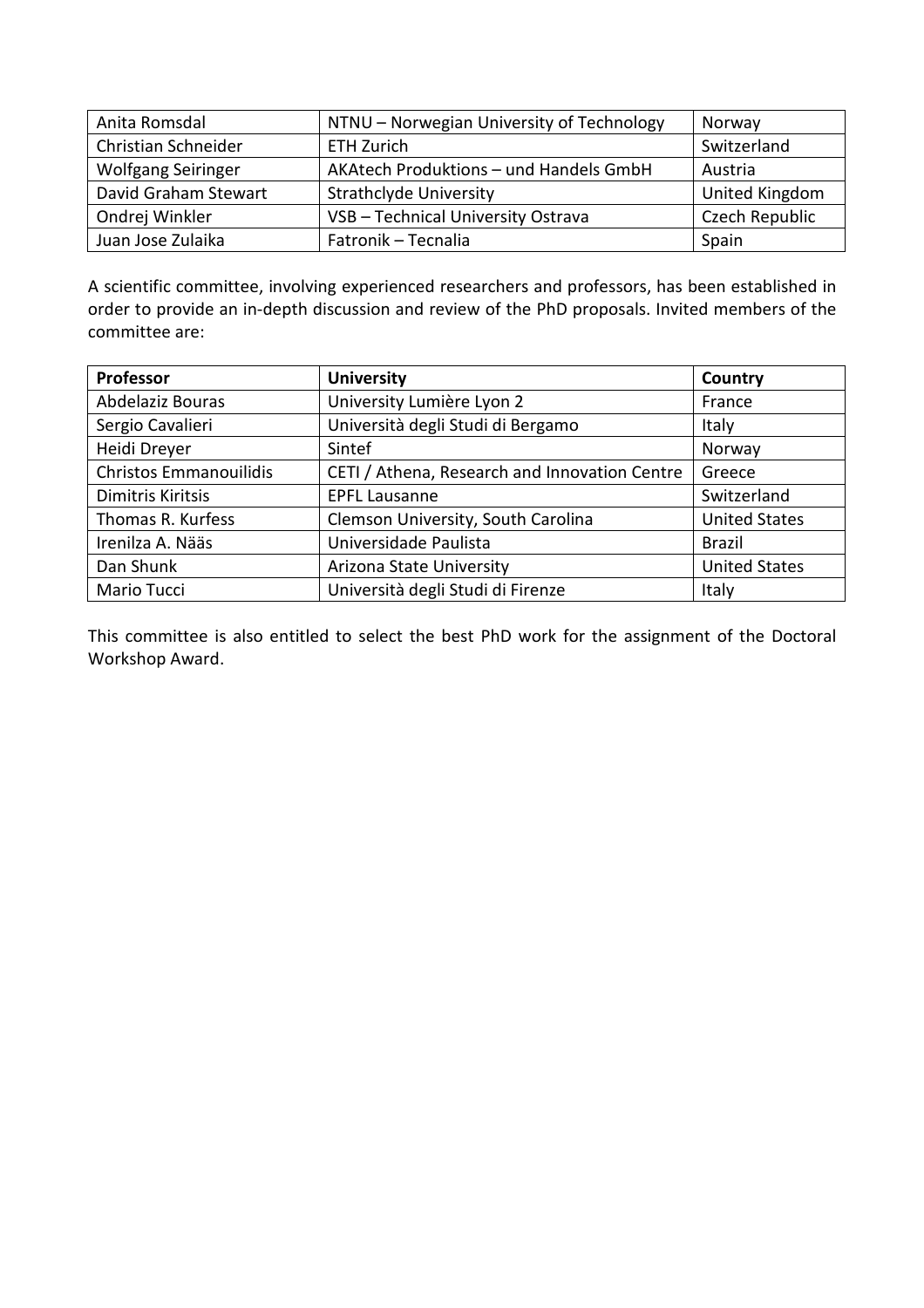## **APMS 2010 International Conference**

Competitive and Sustainable Manufacturing, Produc 11-13 October 2010, Cei obio, Como,

# **APMS 2010**

### **INSTRUCTIONS FOR DOCTORAL WORKSHOP**

### **Guidelines for the participants**

The workshop will consist of presentations and discussions of the selected doctoral thesis research plans. For each presentation, altogether 40 minutes are reserved:

- 20 minutes for the oral presentation (PowerPoint can be used)
- 10 minutes for the peer review (PowerPoint can be used)
- 10 minutes for the supervisor's comments and general discussion

Between each presentation 5 minutes are planned as set-up time.

#### **Presenters:**

The maximum length of your research plan is 15 pages and it is of course a working plan that still develops.

The oral presentation should not exceed 20 minutes and it should address the following main points:

- 1. Problem statement / objective of the thesis
- 2. Theoretical background and research gap
- 3. Research questions
- 4. Methodology and data
- 5. Expected results and contribution to theory and practice

#### **Peer reviewers:**

As a presenter, you also act as peer reviewer to another research plan and presentation. You are expected to read the research plan assigned to you in advance and to prepare a 10 minute presentation on it. PowerPoint can be used.

Combinations are the following: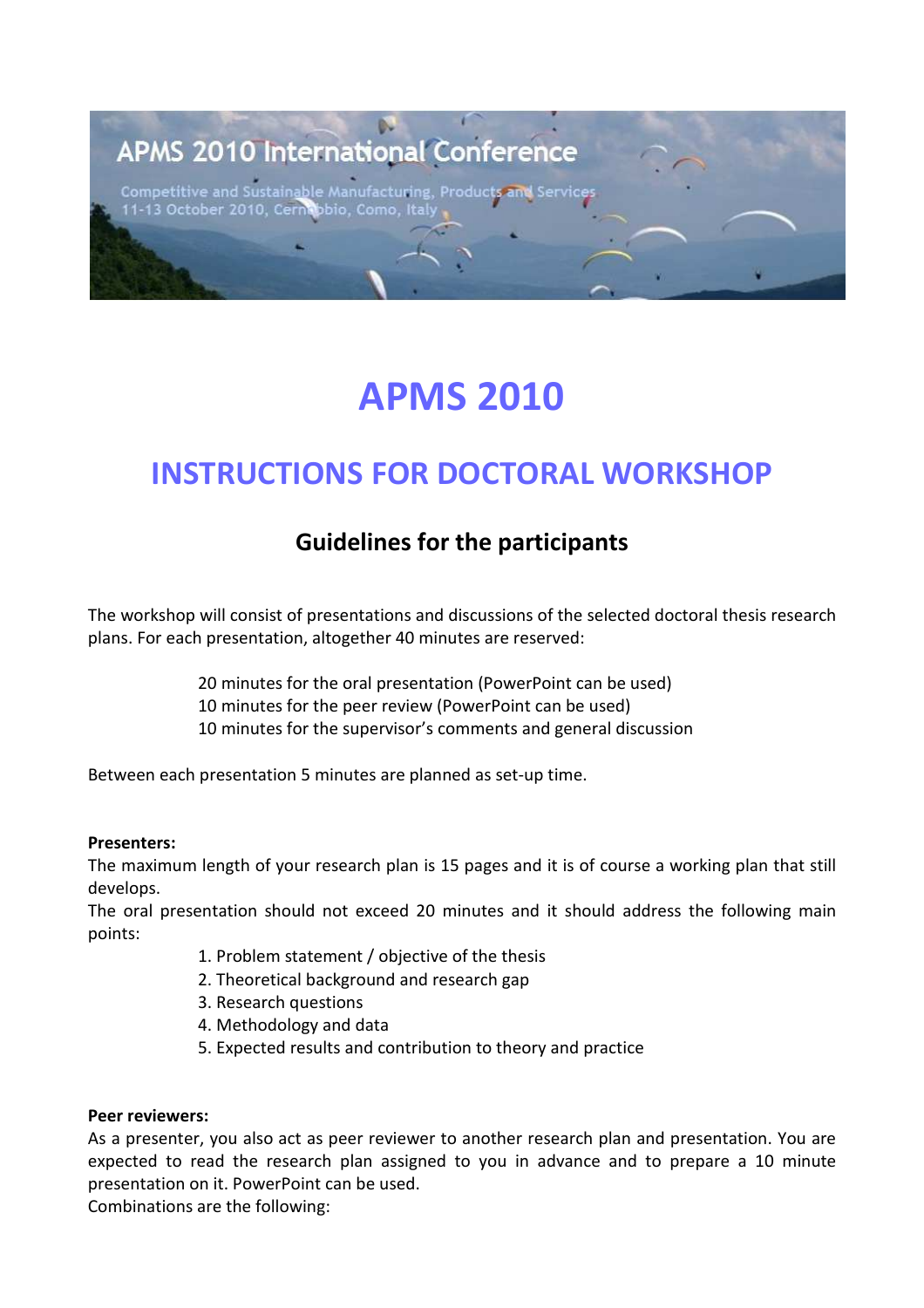| Peer reviewer        | <b>Presenter</b>     |
|----------------------|----------------------|
| Emrah Arica          | Gillian Hatcher      |
| Pinar Baban          | Wolfgang Seiringer   |
| Katharina Bunse      | Antero Hirvensalo    |
| Serra Caner          | Dirk Oedekoven       |
| Kirsty Doyle         | Juan Jose Zulaika    |
| Gillian Hatcher      | Daryl John Powell    |
| Antero Hirvensalo    | Emrah Arica          |
| Annachiara Longoni   | Katharina Bunse      |
| <b>Malek Maalouf</b> | Annachiara Longoni   |
| Dirk Oedekoven       | Ondrej Winkler       |
| Daryl John Powell    | Christian Schneider  |
| Barbara Resta        | Kirsty Doyle         |
| Anita Romsdal        | David Graham Stewart |
| Christian Schneider  | Pinar Baban          |
| Wolfgang Seiringer   | Barbara Resta        |
| David Graham Stewart | Serra Caner          |
| Ondrej Winkler       | <b>Malek Maalouf</b> |
| Juan Jose Zulaika    | Anita Romsdal        |

Date and time of the presentations are in the programme.

#### **Discussants and supervisors:**

As scientific discussant, you have been assigned two research plans and presentations. We kindly ask you to read through the research plans beforehand and prepare comments. The combined time for your comments and joint discussion is 10 minutes.

| <b>Scientific Discussant</b>  | <b>Presenters</b>    |
|-------------------------------|----------------------|
| Abdelaziz Bouras              | Malek Maalouf        |
|                               | Ondrej Winkler       |
| Sergio Cavalieri              | Pinar Baban          |
|                               | <b>Kirsty Doyle</b>  |
| Heidi Dreyer                  | Antero Hirvensalo    |
|                               | Annachiara Longoni   |
| <b>Christos Emmanouilidis</b> | Serra Caner          |
|                               | Gillian Hatcher      |
| Dimitris Kiritsis             | Dirk Oedekoven       |
|                               | Juan Jose Zulaika    |
| Thomas R. Kurfess             | Barbara Resta        |
|                               | Wolfgang Seiringer   |
| Irenilza A. Nääs              | Daryl John Powell    |
|                               | Christian Schneider  |
| Dan Shunk                     | Katharina Bunse      |
|                               | Anita Romsdal        |
| Mario Tucci                   | <b>Emrah Arica</b>   |
|                               | David Graham Stewart |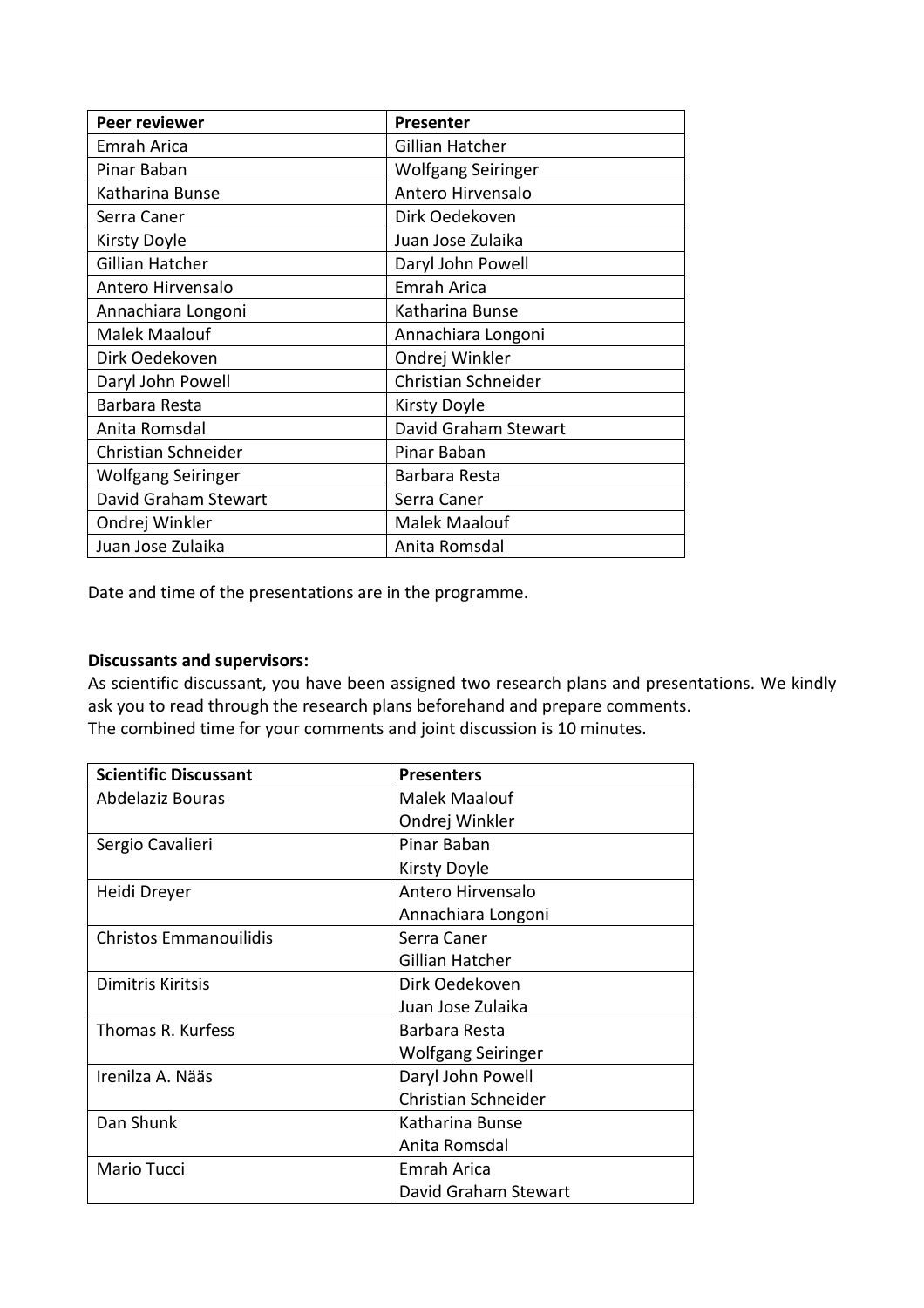## **APMS 2010 International Conference**

Competitive and Sustainable Manufacturing, Products and<br>11-13 October 2010, Cernabbio, Como, Italy | Service

# **APMS 2010**

### **DOCTORAL WORKSHOP PROGRAMME**

## **Saturday, October 9, 2010**

**Session 1 – Room Carlotta Chairman: Prof. Sergio Cavalieri** 

| $14.00 - 14.15$ | Welcome to the APMS 2010 Doctoral Workshop                                |
|-----------------|---------------------------------------------------------------------------|
|                 | Sergio Cavalieri, Università degli Studi di Bergamo                       |
| $14.15 - 15.00$ | The role of organisational practices in sustainable operations management |
|                 | Annachiara Longoni                                                        |
| $15.00 - 15.45$ | Closing the loop: competition and cooperation in remanufacturing          |
|                 | Serra Caner                                                               |
| $15.45 - 16.00$ | Coffee break                                                              |
| $16.00 - 16.45$ | Development of communication model for data transfer between MES and      |
|                 | <b>ERP systems for SMEs</b>                                               |
|                 | Ondrej Winkler                                                            |
| $16.45 - 17.30$ | Sustainable Product Service System: a conceptual framework                |
|                 | Barbara Resta                                                             |
| $17.30 - 18.15$ | Supply chain quality management: analysing service-based relations within |
|                 | a supply chain in the manufacturing environment                           |
|                 | Pinar Baban                                                               |

#### **Session 2 – Room Balbianello Chairman: Prof. Mario Tucci**

| $14.00 - 14.15$ | Welcome to the APMS 2010 Doctoral Workshop                   |  |
|-----------------|--------------------------------------------------------------|--|
|                 | Mario Tucci, Università degli Studi di Firenze               |  |
| 14.15 – 15.00   | <b>Fuzzy Hierarchical Production Planning and Scheduling</b> |  |
|                 | Emrah Arica                                                  |  |